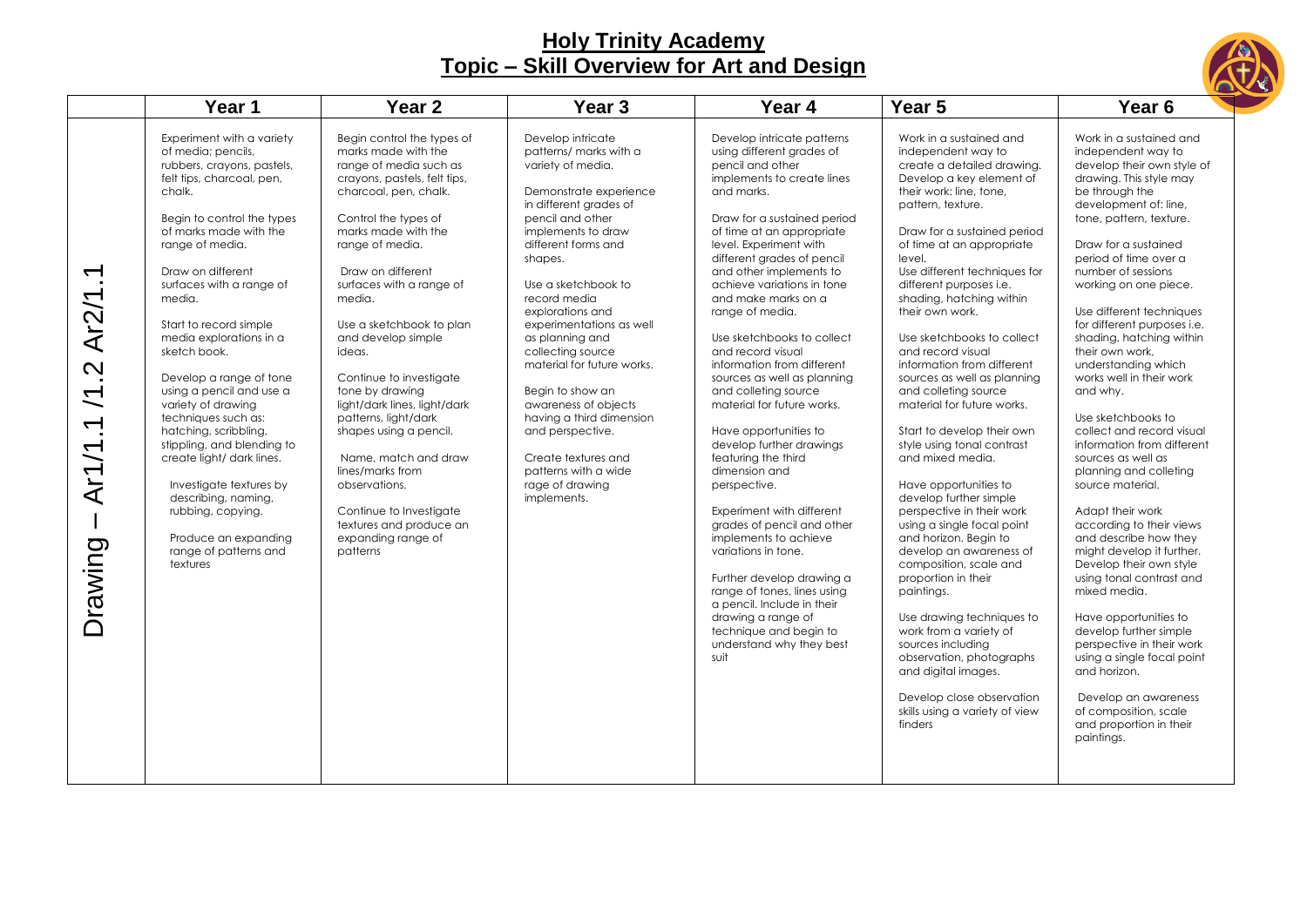| <b>HOLY LITTLEY ACAGETRY</b><br>Topic – Skill Overview for Art and Design |                                                                                                                                                                                                                                                                                                                                                                                                                                                                                                                                                              |                                                                                                                                                                                                                                                                                                                                                                                                                                                                                                                                                                                                                                                                                                                                                                              |                                                                                                                                                                                                                                                                                                                                                                                                                                                                                                                                                                                                                                                                                                                                                                                                                                                                                                                          |                                                                                                                                                                                                                                                                                                                                                                                                                                                                                                                                                                                                                                                                                                                                            |                                                                                                                                                                                                                                                                                                                                                                                                                                                                                                                                                                                                                                                                                                                                                                                                                        |                                                                                                                                                                                                                                                                                                                                                                                                                                                                                                                                                                                                                                                                                                                                 |  |  |
|---------------------------------------------------------------------------|--------------------------------------------------------------------------------------------------------------------------------------------------------------------------------------------------------------------------------------------------------------------------------------------------------------------------------------------------------------------------------------------------------------------------------------------------------------------------------------------------------------------------------------------------------------|------------------------------------------------------------------------------------------------------------------------------------------------------------------------------------------------------------------------------------------------------------------------------------------------------------------------------------------------------------------------------------------------------------------------------------------------------------------------------------------------------------------------------------------------------------------------------------------------------------------------------------------------------------------------------------------------------------------------------------------------------------------------------|--------------------------------------------------------------------------------------------------------------------------------------------------------------------------------------------------------------------------------------------------------------------------------------------------------------------------------------------------------------------------------------------------------------------------------------------------------------------------------------------------------------------------------------------------------------------------------------------------------------------------------------------------------------------------------------------------------------------------------------------------------------------------------------------------------------------------------------------------------------------------------------------------------------------------|--------------------------------------------------------------------------------------------------------------------------------------------------------------------------------------------------------------------------------------------------------------------------------------------------------------------------------------------------------------------------------------------------------------------------------------------------------------------------------------------------------------------------------------------------------------------------------------------------------------------------------------------------------------------------------------------------------------------------------------------|------------------------------------------------------------------------------------------------------------------------------------------------------------------------------------------------------------------------------------------------------------------------------------------------------------------------------------------------------------------------------------------------------------------------------------------------------------------------------------------------------------------------------------------------------------------------------------------------------------------------------------------------------------------------------------------------------------------------------------------------------------------------------------------------------------------------|---------------------------------------------------------------------------------------------------------------------------------------------------------------------------------------------------------------------------------------------------------------------------------------------------------------------------------------------------------------------------------------------------------------------------------------------------------------------------------------------------------------------------------------------------------------------------------------------------------------------------------------------------------------------------------------------------------------------------------|--|--|
|                                                                           | Year 1                                                                                                                                                                                                                                                                                                                                                                                                                                                                                                                                                       | Year <sub>2</sub>                                                                                                                                                                                                                                                                                                                                                                                                                                                                                                                                                                                                                                                                                                                                                            | Year <sub>3</sub>                                                                                                                                                                                                                                                                                                                                                                                                                                                                                                                                                                                                                                                                                                                                                                                                                                                                                                        | Year 4                                                                                                                                                                                                                                                                                                                                                                                                                                                                                                                                                                                                                                                                                                                                     | Year <sub>5</sub>                                                                                                                                                                                                                                                                                                                                                                                                                                                                                                                                                                                                                                                                                                                                                                                                      | Year <sub>6</sub>                                                                                                                                                                                                                                                                                                                                                                                                                                                                                                                                                                                                                                                                                                               |  |  |
| Ņ<br>Ar2/1<br>య<br><u>က္</u><br>Ar1/1<br>Collage<br>and<br>Textiles       | Begin to identify different<br>forms of textiles.<br>Have experience in<br>colouring textiles:<br>printing, fabric crayons.<br>Use more than one type<br>of stitch. Explain how to<br>thread a needle and<br>have a go.<br>Have some experience<br>of weaving and<br>understand the process<br>and some techniques.<br>Begin to identify different<br>types and textures of<br>fabric and materials for<br>collage.<br>Use appropriate<br>language to describe<br>colours, media,<br>equipment and textures.<br>Artists: Ashley, Fassett,<br>African/Indian. | To be able to name some<br>forms of textiles.<br>Match and sort fabrics<br>and threads for colour.<br>texture, length, size and<br>shape.<br>Gain confidence in<br>stitching two pieces of<br>fabric. Explain how to<br>thread a needle and<br>have a go.<br>Continue to gain<br>experience in weaving,<br>both 3D and flat i.e. grass<br>through twigs, carrier<br>bags on a bike wheel<br>Use a sketchbook to plan<br>and develop simple<br>ideas and making simple<br>informed choices in<br>media.<br>Change and modify<br>threads and fabrics,<br>knotting, fraying, fringing,<br>pulling threads, twisting,<br>plaiting.<br>Gain experience in<br>applying colour with<br>printing, dipping, fabric<br>cravons<br>Create and use dyes i.e.<br>onion skins, tea, coffee | Show awareness and<br>name a range of<br>different fabrics.<br>Use a variety of<br>techniques, e.g. printing,<br>dyeing, weaving and<br>stitching to create<br>different textural effects<br>Apply decoration using<br>beads, buttons, feathers<br>etc.<br>Continue to gain<br>experience in applying<br>colour with printing.<br>Explore using resist paste<br>and batik.<br>Show further experience<br>in changing and<br>modifying threads and<br>fabrics, knotting, fraying,<br>fringing, pulling threads,<br>twisting, plaiting.<br>Use a sketchbook to plan,<br>collect and develop<br>ideas. To record textile<br>explorations and<br>experimentations as well<br>as try out ideas.<br>Demonstrate experience<br>in looking at fabrics from<br>other countries.<br>Discuss own and others<br>work, expressing thoughts<br>and feelings, and using<br>knowledge and<br>understanding of artists<br>and techniques. | Plan a desian in a<br>sketchbook and execute<br>it.<br>Use a technique as a basis<br>for stitch embroidery.<br>Apply decoration using<br>needle and thread:<br>buttons, sequins.<br>Become confident in<br>applying colour with<br>printing, tie dye. Create<br>and use dyes. Use resist<br>paste and batik.<br>Use sketchbooks to collect<br>and record visual<br>information from different<br>sources. To record textile<br>explorations and<br>experimentations as well<br>as try out ideas.<br>Adapt work as and when<br>necessary and explain<br>why.<br>Change and modify<br>threads and fabrics.<br>Use language appropriate<br>to skill and technique.<br>Demonstrate experience in<br>looking at fabrics from<br>other countries | Use a variety of<br>techniques, e.g. printing,<br>dyeing, weaving and<br>stitching to create different<br>textural effects.<br>Demonstrate experience in<br>3D weaving.<br>Produce two colour tie<br>dye.<br>Continue to ain<br>experience in batik- use<br>more than one colour.<br>Plan a design in a<br>sketchbook and execute<br>it.<br>Use sketchbooks Plan a<br>sculpture through drawing<br>and other preparatory<br>work.<br>Use the sketch book to<br>plan how to join parts of<br>the sculpture.<br>Demonstrate experience in<br>combining techniques to<br>produce an end piece:<br>Embroidery over tie dye.<br>Show awareness of the<br>skills involved in aspects<br>such as knitting, lace<br>making.<br>Change and modify<br>threads and fabrics,<br>Use language appropriate<br>to skill and technique | Experiment with a variety<br>of techniques exploiting<br>ideas from sketchbook.<br>Use a number of different<br>stitches creatively to<br>produce different<br>patterns and textures.<br>Work in 2D and 3D as<br>reauired.<br>Design, plan and<br>decorate a fabric piece.<br>Recognise different forms<br>of textiles and express<br>opinions on them.<br>Use sketchbooks to<br>collect and record visual<br>information from different<br>sources.<br>Use the sketch book to<br>plan how to join parts of<br>the sculpture.<br>Adapt their work<br>according to their views<br>and describe how they<br>might develop it further.<br>Annotate work in<br>sketchbook.<br>Use language<br>appropriate to skill and<br>technique |  |  |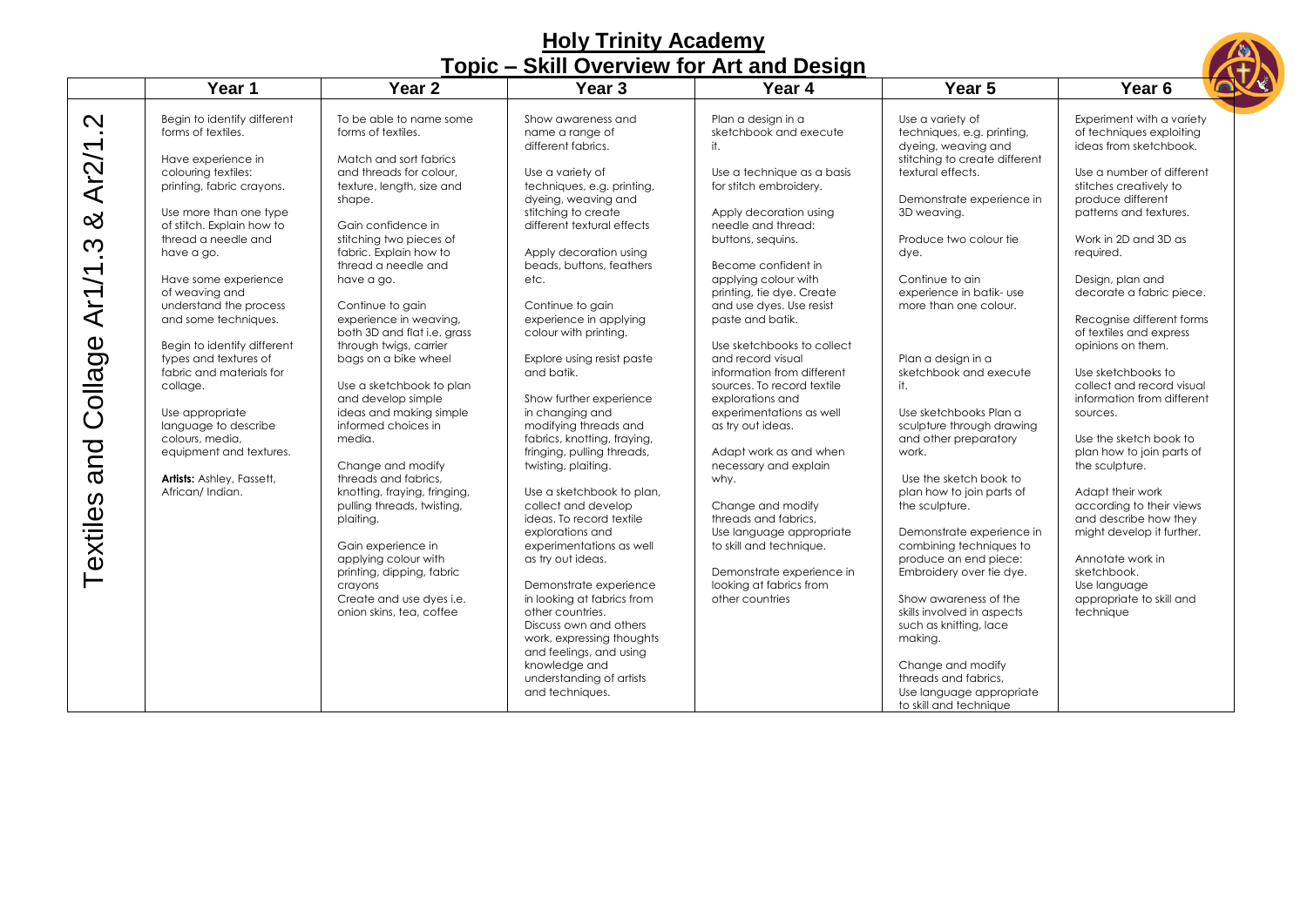|                                                                                                                   |                                                                                                                                                                                                                               |                                                                                                                                                                                                               |                                                                                                                                                                                                                                                    | TODIC – SKIII OVERVIEW TOF ALL AND DESIGN                                                                                                                                    |                                                                                                                                                                                                                                                        |                                                                                                                                                                                                                                                                                              |
|-------------------------------------------------------------------------------------------------------------------|-------------------------------------------------------------------------------------------------------------------------------------------------------------------------------------------------------------------------------|---------------------------------------------------------------------------------------------------------------------------------------------------------------------------------------------------------------|----------------------------------------------------------------------------------------------------------------------------------------------------------------------------------------------------------------------------------------------------|------------------------------------------------------------------------------------------------------------------------------------------------------------------------------|--------------------------------------------------------------------------------------------------------------------------------------------------------------------------------------------------------------------------------------------------------|----------------------------------------------------------------------------------------------------------------------------------------------------------------------------------------------------------------------------------------------------------------------------------------------|
|                                                                                                                   | Year 1                                                                                                                                                                                                                        | Year 2                                                                                                                                                                                                        | Year 3                                                                                                                                                                                                                                             | Year 4                                                                                                                                                                       | Year 5                                                                                                                                                                                                                                                 | <b>Year 6</b>                                                                                                                                                                                                                                                                                |
| valuating<br>S<br>r2/1<br>$\omega$<br>⋖<br>and<br>$\overline{\mathcal{A}}$<br>Reflecting<br>$\mathcal{L}$<br>Ar1, | Look and talk<br>about what they<br>have produced,<br>describing simple<br>techniques and<br>media used.<br>Identify what they<br>might change in their<br>current work or what<br>they might develop in<br>their future work | Discuss own work<br>and others work,<br>expressing thoughts<br>and feelings.<br>Identify changes<br>they might make or<br>how their work could<br>be developed<br>further.<br>Annotate work in<br>sketchbooks | Discuss own and<br>others work,<br>expressing thoughts<br>and feelings, and<br>using knowledge and<br>understanding of<br>artists and techniques<br>Adapt work<br>according to their<br>views and describe<br>how they might<br>develop it further | Discuss and review<br>own and others work.<br>expressing thoughts<br>and feelings, and<br>identify modifications/<br>changes and see how<br>they can be<br>developed further | Discuss and review own<br>and others work.<br>expressing thoughts and<br>feelings, and identify<br>modifications/changes<br>and see how they can be<br>developed further<br>Identify artists who have<br>worked in a similar way to<br>their own work. | Discuss and review<br>own and others work.<br>expressing thoughts<br>and feelings<br>explaining their views<br>and identify/explain<br>modifications/<br>changes and see<br>how they can be<br>developed further.<br>Identify artists who<br>have worked in a<br>similar way to their<br>own |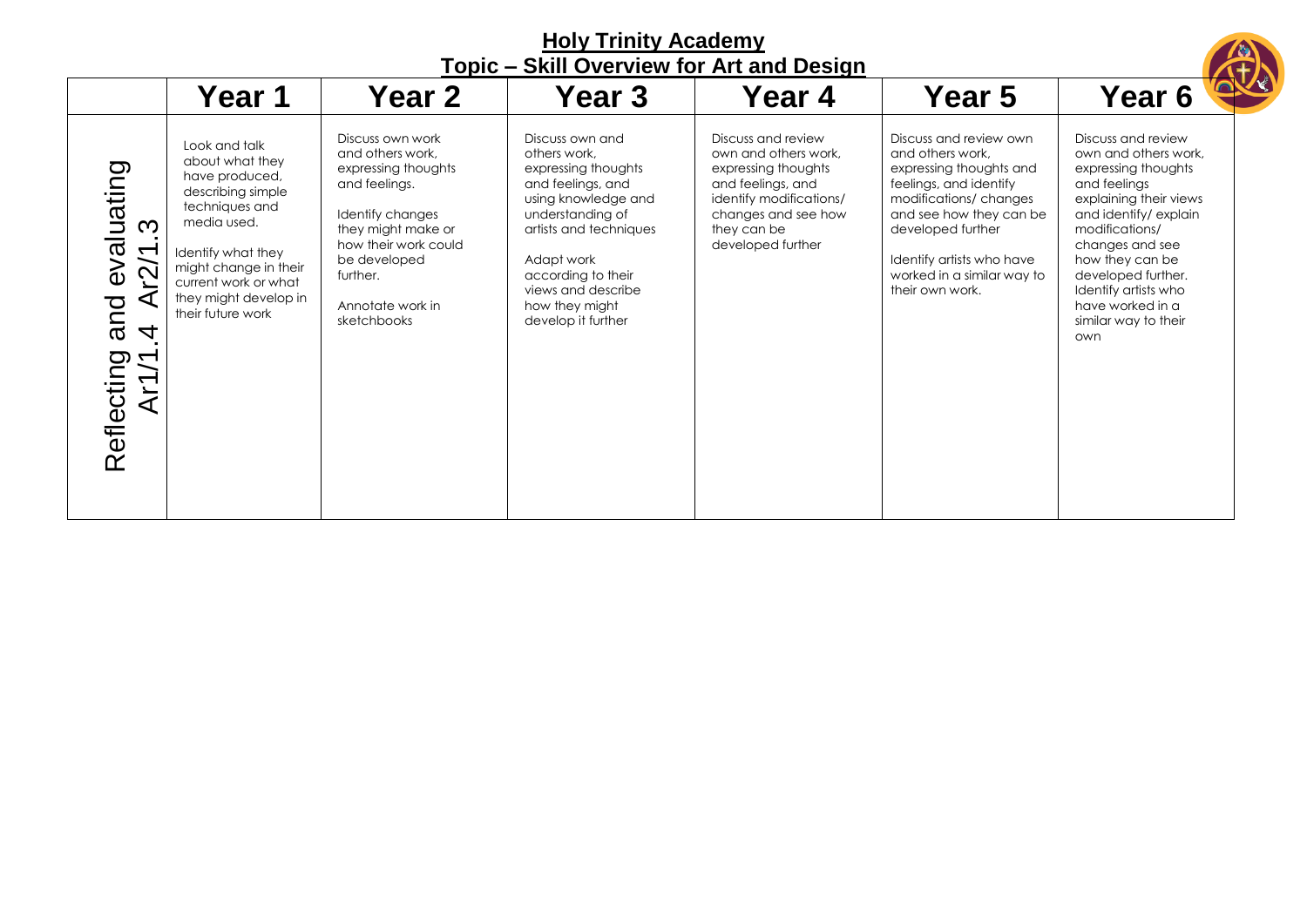| <b>Holy Trinity Academy</b><br><b>Topic - Skill Overview for Art and Design</b>                                                                                                                  |                                                                                                                                                                                                                                                                                                                                              |                                                                                                                                                                                                                                                                                                                                                                |                                                                                                                                                                                                                                                                                                                                                                                                                                                   |                                                                                                                                                                                                                                                                                                                  |                                                                                                                                                                                                                                                                                                                                                                                                                                                                                                                     |                                                                                                                                                                                                                                                                                                                                                                                                                                                                                                                                                                    |  |  |
|--------------------------------------------------------------------------------------------------------------------------------------------------------------------------------------------------|----------------------------------------------------------------------------------------------------------------------------------------------------------------------------------------------------------------------------------------------------------------------------------------------------------------------------------------------|----------------------------------------------------------------------------------------------------------------------------------------------------------------------------------------------------------------------------------------------------------------------------------------------------------------------------------------------------------------|---------------------------------------------------------------------------------------------------------------------------------------------------------------------------------------------------------------------------------------------------------------------------------------------------------------------------------------------------------------------------------------------------------------------------------------------------|------------------------------------------------------------------------------------------------------------------------------------------------------------------------------------------------------------------------------------------------------------------------------------------------------------------|---------------------------------------------------------------------------------------------------------------------------------------------------------------------------------------------------------------------------------------------------------------------------------------------------------------------------------------------------------------------------------------------------------------------------------------------------------------------------------------------------------------------|--------------------------------------------------------------------------------------------------------------------------------------------------------------------------------------------------------------------------------------------------------------------------------------------------------------------------------------------------------------------------------------------------------------------------------------------------------------------------------------------------------------------------------------------------------------------|--|--|
|                                                                                                                                                                                                  | Year 1                                                                                                                                                                                                                                                                                                                                       | <b>Year 2</b>                                                                                                                                                                                                                                                                                                                                                  | Year 3                                                                                                                                                                                                                                                                                                                                                                                                                                            | Year 4                                                                                                                                                                                                                                                                                                           | Year 5                                                                                                                                                                                                                                                                                                                                                                                                                                                                                                              | Year 6                                                                                                                                                                                                                                                                                                                                                                                                                                                                                                                                                             |  |  |
| Craftmsmen<br>S<br>$\leftarrow$<br>Ar2<br>and<br>$\vec{z}$<br>$\overline{\phantom{0}}$<br>Artists / Desginers<br>$\overline{\phantom{0}}$<br>$\overline{ }$<br>$\overline{\mathcal{A}}$<br>study | Explore the work of<br>a range of artists,<br>craft makers and<br>designers,<br>describing the<br>differences and<br>similarities between<br>different practices<br>and disciplines, and<br>making links to their<br>own work.<br>Look at and talk<br>about own work<br>and that of other<br>artists and the<br>techniques they<br>had used. | Explore the work of<br>a range of artists,<br>craft makers and<br>designers,<br>describing the<br>differences and<br>similarities between<br>different practices<br>and disciplines, and<br>making links to their<br>own work.<br>Discuss own work<br>and others work,<br>expressing thoughts<br>and feelings.<br><b>Artists: Durer, Da.</b><br>Vinci, Cezanne | Continue to explore<br>the work of a range of<br>artists, craft makers<br>and designers,<br>describing the<br>differences and<br>similarities between<br>different practices<br>and disciplines, and<br>making links to their<br>own work<br>Discuss own and<br>others work.<br>expressing thoughts<br>and feelings, and<br>using knowledge and<br>understanding of<br>artists and techniques.<br>Artists: Picasso.<br>Hopper, Surrealism<br>etc. | Discuss and review<br>own and others work,<br>expressing thoughts<br>and feelings, and<br>identify modifications/<br>changes and see how<br>they can be<br>developed further.<br>Begin to explore a<br>range of great artists,<br>architects and<br>designers in history.<br>Artists: Goya, Sargent,<br>Holbein. | Discuss and review<br>own and others work,<br>expressing thoughts<br>and feelings, and<br>identify<br>modifications/<br>changes and see<br>how they can be<br>developed further.<br>Identify artists who<br>have worked in a<br>similar way to their<br>own work.<br>Explore a range of<br>great artists,<br>architects and<br>designers in history.<br>Compare the<br>style of different<br>styles and<br>approaches:<br>Moore, Aztec.<br><b>Artists: Moore</b><br>sketchbooks, Rossetti,<br>Klee, Calder, Cassat. | Discuss and review<br>own and others work,<br>expressing thoughts<br>and feelings<br>explaining their views<br>and identify<br>modifications/<br>changes and see<br>how they can be<br>developed further.<br>Identify artists who have<br>worked in a similar way to<br>their own work.<br>Explore a range of great<br>artists, architects and<br>designers in history and<br>identify those who have<br>worked in a similar way to<br>them.<br><b>Artists:</b> Have opportunity<br>to explore modern and<br>traditional artists using ICT<br>and other resources. |  |  |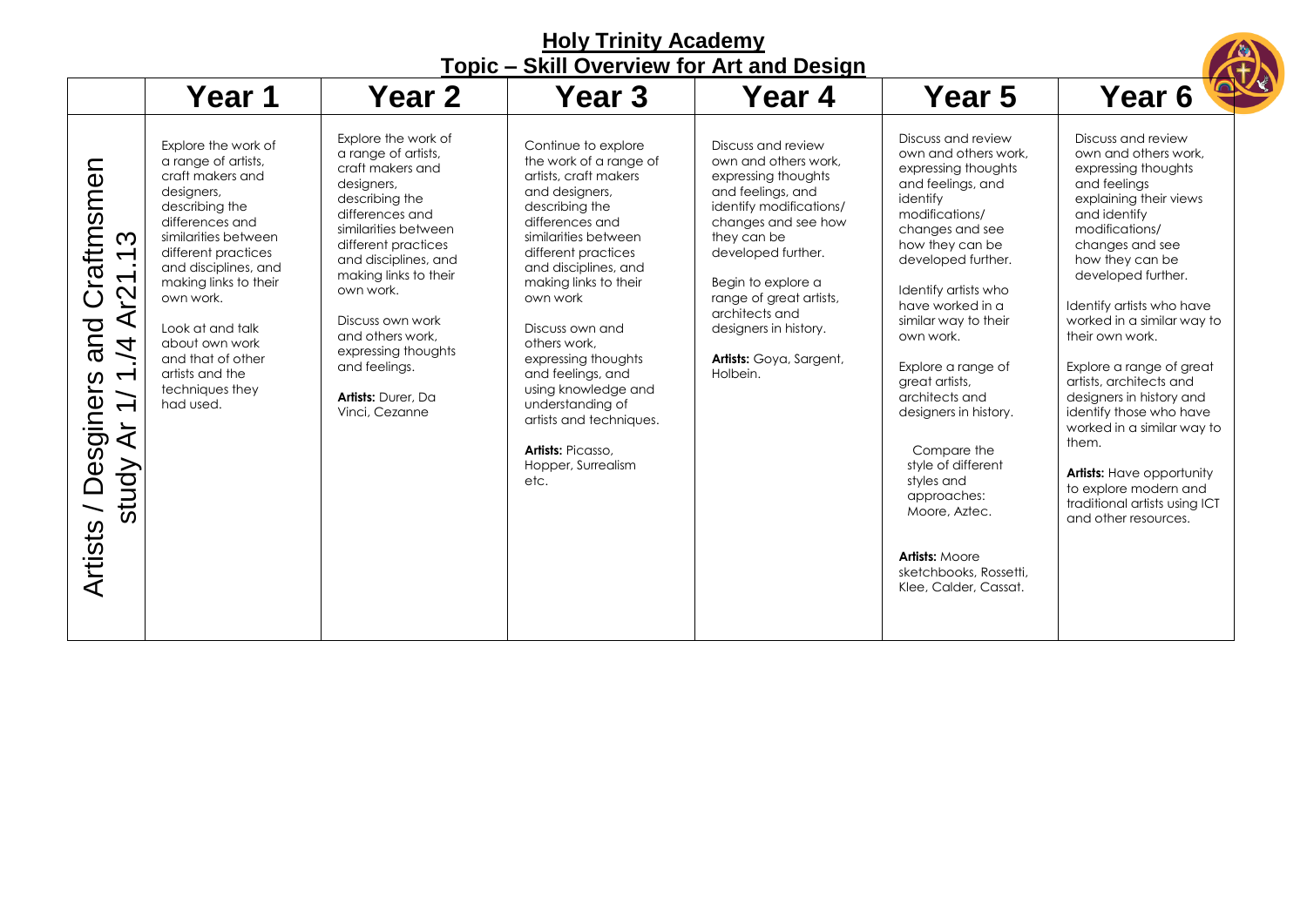| <b>Topic - Skill Overview for Art and Design</b>                                                                                                                                                                                                                                                                                                                                                                                                                                                                                                                 |                                                                                                                                                                                                                                                                                                                                                                                                                                                                                                                                                                                                                                                     |                                                                                                                                                                                                                                                                                                                                                                                                                                                                                                                                                                                                                                                                                             |                                                                                                                                                                                                                                                                                                                                                                                                                                                                                                                                                                                                                                                                                                                                                                             |                                                                                                                                                                                                                                                                                                                                                                                                                                                                                                                                                                                                                                                                                                                                                                              |                                                                                                                                                                                                                                                                                                                                                                                                                                                                                                                                              |  |  |
|------------------------------------------------------------------------------------------------------------------------------------------------------------------------------------------------------------------------------------------------------------------------------------------------------------------------------------------------------------------------------------------------------------------------------------------------------------------------------------------------------------------------------------------------------------------|-----------------------------------------------------------------------------------------------------------------------------------------------------------------------------------------------------------------------------------------------------------------------------------------------------------------------------------------------------------------------------------------------------------------------------------------------------------------------------------------------------------------------------------------------------------------------------------------------------------------------------------------------------|---------------------------------------------------------------------------------------------------------------------------------------------------------------------------------------------------------------------------------------------------------------------------------------------------------------------------------------------------------------------------------------------------------------------------------------------------------------------------------------------------------------------------------------------------------------------------------------------------------------------------------------------------------------------------------------------|-----------------------------------------------------------------------------------------------------------------------------------------------------------------------------------------------------------------------------------------------------------------------------------------------------------------------------------------------------------------------------------------------------------------------------------------------------------------------------------------------------------------------------------------------------------------------------------------------------------------------------------------------------------------------------------------------------------------------------------------------------------------------------|------------------------------------------------------------------------------------------------------------------------------------------------------------------------------------------------------------------------------------------------------------------------------------------------------------------------------------------------------------------------------------------------------------------------------------------------------------------------------------------------------------------------------------------------------------------------------------------------------------------------------------------------------------------------------------------------------------------------------------------------------------------------------|----------------------------------------------------------------------------------------------------------------------------------------------------------------------------------------------------------------------------------------------------------------------------------------------------------------------------------------------------------------------------------------------------------------------------------------------------------------------------------------------------------------------------------------------|--|--|
| Year 1                                                                                                                                                                                                                                                                                                                                                                                                                                                                                                                                                           | Year 2                                                                                                                                                                                                                                                                                                                                                                                                                                                                                                                                                                                                                                              | Year 3                                                                                                                                                                                                                                                                                                                                                                                                                                                                                                                                                                                                                                                                                      | Year 4                                                                                                                                                                                                                                                                                                                                                                                                                                                                                                                                                                                                                                                                                                                                                                      | Year                                                                                                                                                                                                                                                                                                                                                                                                                                                                                                                                                                                                                                                                                                                                                                         | Year 6                                                                                                                                                                                                                                                                                                                                                                                                                                                                                                                                       |  |  |
| Experiment with a<br>variety of media;<br>different brush sizes<br>and tools.<br>Explore lightening and<br>darkening paint<br>without the use of<br>black or white.<br>$\mathbf{\Omega}$<br>Begin to control the<br>types of marks made<br>Ar2/1<br>with the range of<br>media.<br>Paint on different<br>surfaces with a range<br>of media.<br>$\mathbf{\Omega}$<br>Ar1/1<br>Start to record simple<br>media explorations in<br>a sketch book.<br>Start to mix a range of<br>Painting<br>secondary colours,<br>moving towards<br>predicting resulting<br>colours | Begin to control the<br>types of marks made<br>with a range of<br>painting techniques<br>e.g. layering, mixing<br>media, and adding<br>texture.<br>Continue to<br>experiment in lighten<br>and darken without<br>the use of black or<br>white. Begin to mix<br>colour shades and<br>tones.<br>Use a sketchbook to<br>plan and develop<br>simple ideas and<br>continue to store<br>information on colour<br>mixing, the colour<br>wheel and colour<br>spectrums.<br>Continue to control<br>the types of marks<br>made with the range<br>of media.<br>Use a brush to<br>produce marks<br>appropriate to work.<br>E.g. small brush for<br>small marks. | Demonstrate<br>increasing control the<br>types of marks made<br>and experiment with<br>different effects and<br>textures inc. blocking<br>in colour, washes,<br>thickened paint<br>creating textural<br>effects.<br>Use light and dark<br>within painting and<br>begin to explore<br>complimentary<br>colours.<br>Mix colour, shades<br>and tones with<br>increasing<br>confidence.<br>Use a sketchbook to<br>record media<br>explorations and<br>experimentations as<br>well as try out ideas,<br>plan colours and<br>collect source<br>material for future<br>works.<br>Confidently create<br>different effects and<br>textures with paint<br>according to what<br>they need for the task | Confidently control the<br>types of marks made<br>and experiment with<br>different effects and<br>textures inc. blocking<br>in colour, washes,<br>thickened paint<br>creating textural<br>effects.<br>Start to develop a<br>painting from a<br>drawing.<br>Begin to choose<br>appropriate media to<br>work with. Use light and<br>dark within painting and<br>show understanding of<br>complimentary colours.<br>Mix colour, shades and<br>tones with increasing<br>confidence.<br>Use sketchbooks to<br>collect and record<br>visual information from<br>different sources as well<br>as planning, trying out<br>ideas, plan colours and<br>collect source material<br>for future works.<br>Start to look at working<br>in the style of a selected<br>artist (not copying) | Confidently control the<br>types of marks made<br>and experiment with<br>different effects and<br>textures inc. blocking in<br>colour, washes,<br>thickened paint<br>creating textural<br>effects.<br>Mix and match colours<br>to create atmosphere<br>and light effects. Mix<br>colour, shades and<br>tones with confidence<br>building on previous<br>knowledge.<br>Use sketchbooks to<br>collect and record<br>visual information from<br>different sources as well<br>as planning, trying out<br>ideas, plan colours and<br>collect source material<br>for future works<br>Start to develop their<br>own style using tonal<br>contrast and mixed<br>media.<br>Recognise the art of<br>key artists and begin to<br>place them in key<br>movements or historical<br>events | Work in a sustained<br>and independent<br>way to develop their<br>own style of painting.<br>This style may be<br>through the<br>development of:<br>colour, tone and<br>shade.<br>Purposely control the<br>types of marks made<br>and experiment with<br>different effects and<br>textures inc. blocking<br>in colour, washes,<br>thickened paint<br>creating textural<br>effects.<br>Mix colour, shades<br>and tones with<br>confidence building<br>on previous<br>knowledge.<br>Understanding which<br>works well in their work<br>and why. |  |  |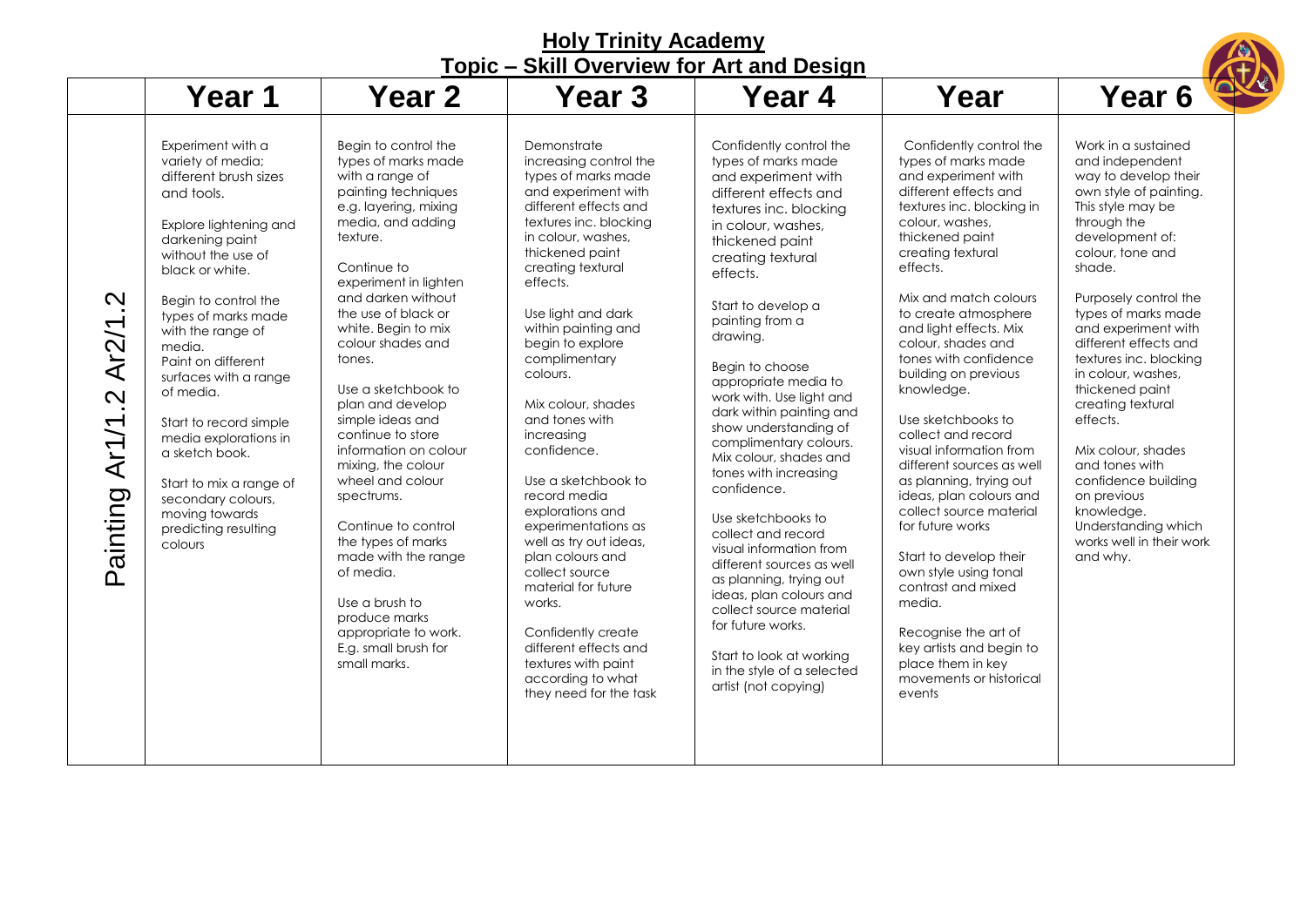| <b>Holy Trinity Academy</b> |        |        |                                           |                   |  |  |  |  |  |
|-----------------------------|--------|--------|-------------------------------------------|-------------------|--|--|--|--|--|
|                             |        |        |                                           |                   |  |  |  |  |  |
| Year 2                      | Year 3 | Year 4 | Year 5                                    | Year <sub>6</sub> |  |  |  |  |  |
|                             | Year 1 |        | Topic – Skill Overview for Art and Design |                   |  |  |  |  |  |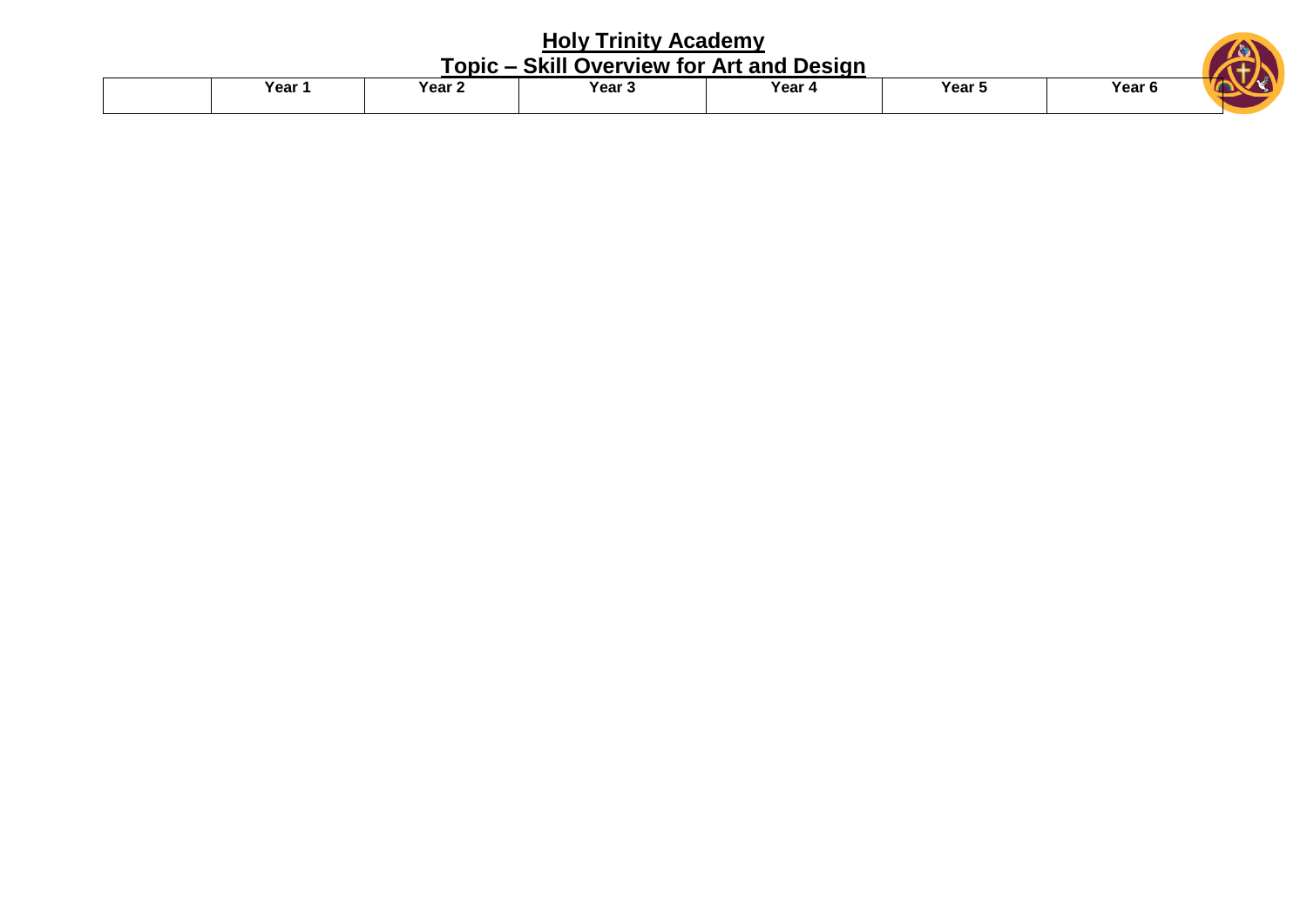

| 3D Art<br>Ar1/1.2 & Ar2/1.2 | Experiment in a variety<br>of<br>malleable media such<br>as clay, papier<br>Mache, Salt dough,<br>modroc.<br>Shape and model<br>materials for a<br>purpose, e.g. pot, tile<br>from observation and<br>imagination.<br>Continue to<br>manipulate malleable<br>materials in a variety<br>of ways including<br>rolling, pinching and<br>kneading.<br>Impress and apply<br>simple decoration<br>techniques:<br>impressed, painted,<br>applied.<br>Use tools and<br>equipment safely and<br>in the correct way.<br>Artists: Moore,<br>African, Native<br>American. | Use equipment and<br>media with increasing<br>confidence.<br>Shape, form, construct<br>and model from<br>observation and<br>imagination.<br>Use a sketchbook to<br>plan and develop<br>simple ideas and<br>making simple<br>informed choices in<br>media.<br>Demonstrate<br>experience in surface<br>patterns/textures and<br>use them when<br>appropriate.<br>Explore carving as a<br>form of 3D art.<br>Artists: Hepworth, Arp,<br>Nevelson, Gabo. | Use equipment and media<br>with confidence. Learn to<br>secure work to continue at a<br>later date.<br>Join two parts successfully.<br>Construct a simple base for<br>extending and modelling<br>other shapes.<br>Use a sketchbook to plan,<br>collect and develop ideas.<br>To record media<br>explorations and<br>experimentations as well as<br>try out ideas.<br>Produce more intricate<br>surface patterns/textures<br>and use them when<br>appropriate.<br>Produce larger ware using<br>pinch/slab/coil techniques.<br>Continue to explore carving<br>as a form of 3D art.<br>Use language appropriate<br>to skill and technique.<br>Artists: Calder, Segal, Leach,<br>Kinetic, recycled/ found object<br>sculptures from Africa and India<br>(Flip-flop art). | Work in a safe, organised<br>way, caring for<br>equipment.<br>Secure work to continue at<br>a later date.<br>Make a slip to join to<br>pieces of clay.<br>Decorate, coil, and<br>produce marquettes<br>confidently when<br>necessarily.<br>Model over an armature:<br>newspaper frame for<br>modroc.<br>Use recycled, natural and<br>man-made materials to<br>create sculptures.<br>Use sketchbooks to collect<br>and record visual<br>information from different<br>sources as well as<br>planning, trying out ideas,<br>plan colours and collect<br>source material for future<br>works.<br>Adapt work as and when<br>necessary and explain<br>why.<br>Gain more confidence in<br>carving as a form of 3D<br>art.<br>Use language appropriate<br>to skill and technique.<br>Demonstrate awareness in<br>environmental sculpture<br>and found object art.<br>Show awareness of the<br>effect of time upon<br>sculptures<br><b>Artists:</b> Egyptian Artefacts,<br>Christo. | Work in a safe,<br>organised way, caring<br>for equipment.<br>Secure work to<br>continue at a later date.<br>Show experience in<br>combining pinch,<br>slabbing and coiling to<br>produce end pieces.<br>Develop understanding<br>of different ways of<br>finishing work: glaze,<br>paint, polish<br>Gain experience in<br>model ling over an<br>armature: newspaper<br>frame for modroc.<br>Use recycled, natural<br>and manmade<br>materials to create<br>sculptures, confidently<br>and successfully joining.<br>Use sketchbooks Plan a<br>sculpture through<br>drawing and other<br>preparatory work. Use<br>the sketch book to plan<br>how to join parts of the<br>sculpture.<br>Adapt work as and<br>when necessary and<br>explain why.<br>Confidently carve a<br>simple form.<br>Use language<br>appropriate to skill and<br>technique.<br>Artists: Frink, Balla, Andre | Work in a safe, organised<br>way, caring for<br>equipment.<br>Secure work to continue<br>at a later date.<br>Model and develop work<br>through a combination of<br>pinch, slab, and coil.<br>Work around armatures or<br>over constructed<br>foundations.<br>Demonstrate experience<br>in the understanding of<br>different ways of finishing<br>work: glaze, paint, polish.<br>Demonstrate experience<br>in relief and freestanding<br>work using a range of<br>media.<br>Recognise sculptural forms<br>in the environment:<br>Furniture, buildings.<br>Use sketchbooks to collect<br>and record visual<br>information from different<br>sources. Use the sketch<br>book to plan how to join<br>parts of the sculpture.<br>Annotate work in<br>sketchbook.<br>Confidently carve a simple<br>form.<br>Solve problems as they<br>occur.<br>Use language appropriate<br>to skill and technique.<br>Artists: Have opportunity to<br>explore modern and<br>traditional artists using ICT and<br>other resources. |
|-----------------------------|---------------------------------------------------------------------------------------------------------------------------------------------------------------------------------------------------------------------------------------------------------------------------------------------------------------------------------------------------------------------------------------------------------------------------------------------------------------------------------------------------------------------------------------------------------------|------------------------------------------------------------------------------------------------------------------------------------------------------------------------------------------------------------------------------------------------------------------------------------------------------------------------------------------------------------------------------------------------------------------------------------------------------|----------------------------------------------------------------------------------------------------------------------------------------------------------------------------------------------------------------------------------------------------------------------------------------------------------------------------------------------------------------------------------------------------------------------------------------------------------------------------------------------------------------------------------------------------------------------------------------------------------------------------------------------------------------------------------------------------------------------------------------------------------------------|-----------------------------------------------------------------------------------------------------------------------------------------------------------------------------------------------------------------------------------------------------------------------------------------------------------------------------------------------------------------------------------------------------------------------------------------------------------------------------------------------------------------------------------------------------------------------------------------------------------------------------------------------------------------------------------------------------------------------------------------------------------------------------------------------------------------------------------------------------------------------------------------------------------------------------------------------------------------------------|--------------------------------------------------------------------------------------------------------------------------------------------------------------------------------------------------------------------------------------------------------------------------------------------------------------------------------------------------------------------------------------------------------------------------------------------------------------------------------------------------------------------------------------------------------------------------------------------------------------------------------------------------------------------------------------------------------------------------------------------------------------------------------------------------------------------------------------------------------------------------------|--------------------------------------------------------------------------------------------------------------------------------------------------------------------------------------------------------------------------------------------------------------------------------------------------------------------------------------------------------------------------------------------------------------------------------------------------------------------------------------------------------------------------------------------------------------------------------------------------------------------------------------------------------------------------------------------------------------------------------------------------------------------------------------------------------------------------------------------------------------------------------------------------------------------------------------------------------------------------------------------------------------|
|                             |                                                                                                                                                                                                                                                                                                                                                                                                                                                                                                                                                               |                                                                                                                                                                                                                                                                                                                                                                                                                                                      |                                                                                                                                                                                                                                                                                                                                                                                                                                                                                                                                                                                                                                                                                                                                                                      |                                                                                                                                                                                                                                                                                                                                                                                                                                                                                                                                                                                                                                                                                                                                                                                                                                                                                                                                                                             |                                                                                                                                                                                                                                                                                                                                                                                                                                                                                                                                                                                                                                                                                                                                                                                                                                                                                |                                                                                                                                                                                                                                                                                                                                                                                                                                                                                                                                                                                                                                                                                                                                                                                                                                                                                                                                                                                                              |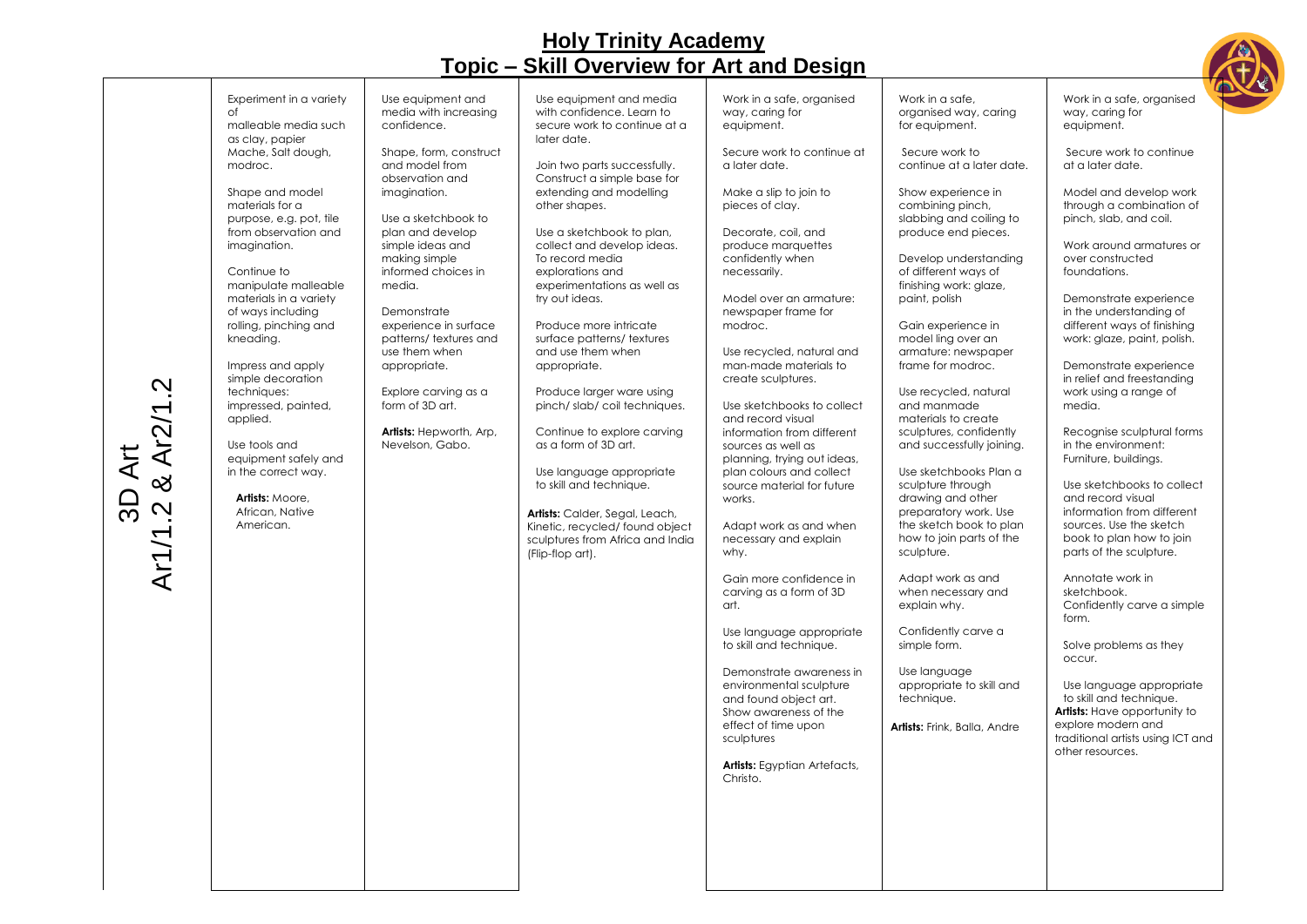

|                                        | Year 1                                                                                                                                                                                                                                                                                                                                                                                                                                                                                     | Year <sub>2</sub>                                                                                                                                                                                                                                                                                                                                                                                                                                                                                                                                                                                                                                                | Year <sub>3</sub>                                                                                                                                                                                                                                                                                                                                                                                                                                                                                                                  | Year 4                                                                                                                                                                                                                                                                                                                                                                                                                                                                                                                                                     | Year 5                                                                                                                                                                                                                                                                                                                                                                                                                                                                                                | Year <sub>6</sub>                                                                                                                                                                                                                                                                                                                                                                                                                                                                                                                                                                                                                                                                                             |
|----------------------------------------|--------------------------------------------------------------------------------------------------------------------------------------------------------------------------------------------------------------------------------------------------------------------------------------------------------------------------------------------------------------------------------------------------------------------------------------------------------------------------------------------|------------------------------------------------------------------------------------------------------------------------------------------------------------------------------------------------------------------------------------------------------------------------------------------------------------------------------------------------------------------------------------------------------------------------------------------------------------------------------------------------------------------------------------------------------------------------------------------------------------------------------------------------------------------|------------------------------------------------------------------------------------------------------------------------------------------------------------------------------------------------------------------------------------------------------------------------------------------------------------------------------------------------------------------------------------------------------------------------------------------------------------------------------------------------------------------------------------|------------------------------------------------------------------------------------------------------------------------------------------------------------------------------------------------------------------------------------------------------------------------------------------------------------------------------------------------------------------------------------------------------------------------------------------------------------------------------------------------------------------------------------------------------------|-------------------------------------------------------------------------------------------------------------------------------------------------------------------------------------------------------------------------------------------------------------------------------------------------------------------------------------------------------------------------------------------------------------------------------------------------------------------------------------------------------|---------------------------------------------------------------------------------------------------------------------------------------------------------------------------------------------------------------------------------------------------------------------------------------------------------------------------------------------------------------------------------------------------------------------------------------------------------------------------------------------------------------------------------------------------------------------------------------------------------------------------------------------------------------------------------------------------------------|
| Ņ<br>Ar2/1<br>య<br>Ar1/1.3<br>Printing | Explore printing simple<br>pictures with a range<br>of hard and soft<br>materials e.g. cork,<br>pen barrels, sponge.<br>Demonstrate<br>experience at<br>impressed printing:<br>drawing into ink,<br>printing from objects.<br>Use equipment and<br>media correctly and<br>be able to produce a<br>clean printed image.<br>Explore printing in<br>relief: Sting and card.<br>Begin to identify forms<br>of printing: Books,<br>posters pictures,<br>fabrics.<br>Artists: Warhol,<br>Hokusai | Continue to explore<br>printing simple<br>pictures with a range<br>of hard and soft<br>materials e.g. cork,<br>pen barrels, sponge.<br>Demonstrate<br>experience at<br>impressed printing:<br>drawing into ink,<br>printing from objects.<br>Use equipment and<br>media correctly and<br>be able to produce a<br>clean printed image<br>Make simple marks on<br>rollers and printing<br>palettes<br>Take simple prints i.e.<br>mono-printing.<br>Use a sketchbook to<br>plan and develop<br>simple ideas and<br>collect textures.<br>patterns to inform<br>other work.<br>Experiment with<br>overprinting motifs<br>and colour.<br>Artists: Hiroshige,<br>Escher | Print simple pictures<br>using different printing<br>techniques.<br>Continue to explore<br>both mono-printing<br>and relief printing.<br>Use a sketchbook to<br>record media<br>explorations and<br>experimentations as<br>well as try out ideas,<br>plan colours and<br>collect source<br>material for future<br>works.<br>Demonstrate<br>experience in 3 colour<br>printing.<br>Demonstrate<br>experience in<br>combining prints<br>taken from different<br>objects to produce<br>an end piece.<br>Artists: Morris,<br>Labelling | Increase awareness of<br>mono and relief<br>printing.<br>Demonstrate<br>experience in fabric<br>printing.<br>Use sketchbooks to<br>collect and record<br>visual information from<br>different sources as well<br>as planning, trying out<br>ideas, plan colours and<br>collect source material<br>for future works.<br>Expand experience in 3<br>colour printing.<br>Continue to experience<br>in combining prints<br>taken from different<br>objects to produce an<br>end piece.<br>Create repeating<br>patterns.<br>Artists:<br>Rothenstein,<br>Kunisada | Use tools in a safe way.<br>Continue to gain<br>experience in<br>overlaying colours.<br>Start to overlay prints<br>with other media.<br>Use print as a starting<br>point to embroidery.<br>Show experience in a<br>range of mono print<br>techniques.<br>Use sketchbooks to<br>collect and record<br>visual information from<br>different sources as well<br>as planning, trying out<br>ideas, plan colours and<br>collect source material<br>for future works.<br>Artists:<br>Advertising,<br>Bawden | Develop ideas from a<br>range of sources.<br>See positive and<br>negative shapes.<br>Demonstrate<br>experience in a range<br>of printmaking<br>techniques.<br>Describe techniques<br>and processes.<br>Use sketchbooks to<br>collect and record<br>visual information from<br>different sources as<br>well as planning and<br>colleting source<br>material.<br>Adapt their work<br>according to their<br>views and describe<br>how they might<br>develop it further.<br>Annotate work in<br>sketchbook.<br>Develop their own<br>style using tonal<br>contrast and mixed<br>media.<br><b>Artists: Have</b><br>traditional artists<br>using ICT and other<br>resources.<br>opportunity to<br>explore modern and |